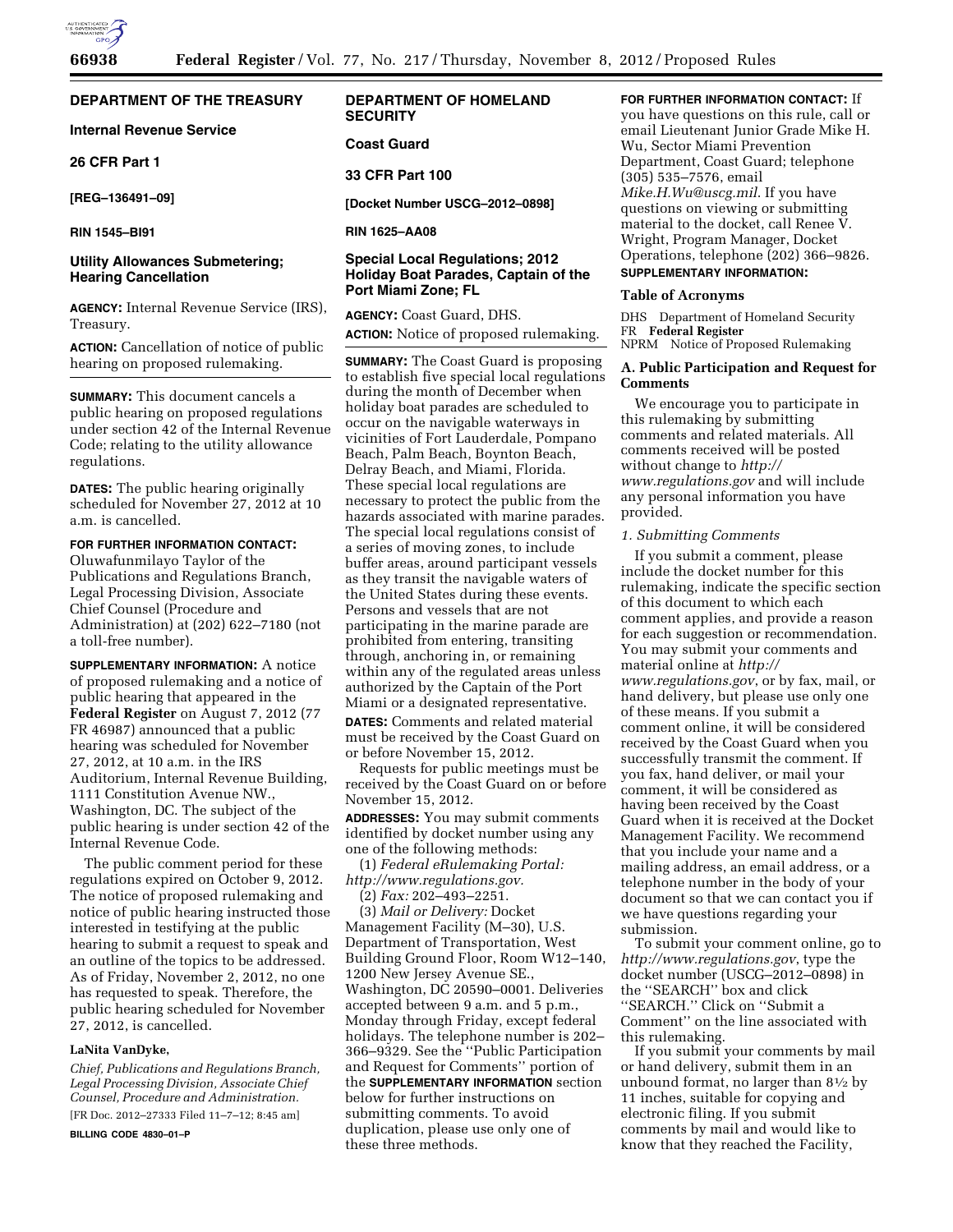please enclose a stamped, self-addressed postcard or envelope. We will consider all comments and material received during the comment period and may change the rule based on your comments.

#### *2. Viewing Comments and Documents*

To view comments, as well as documents mentioned in this preamble as being available in the docket, go to *<http://www.regulations.gov>*, type the docket number (USCG–2012–0898) in the ''SEARCH'' box and click ''SEARCH.'' Click on Open Docket Folder on the line associated with this rulemaking. You may also visit the Docket Management Facility in Room W12–140 on the ground floor of the Department of Transportation West Building, 1200 New Jersey Avenue SE., Washington, DC 20590, between 9 a.m. and 5 p.m., Monday through Friday, except Federal holidays.

### *3. Privacy Act*

Anyone can search the electronic form of comments received into any of our dockets by the name of the individual submitting the comment (or signing the comment, if submitted on behalf of an association, business, labor union, etc.). You may review a Privacy Act notice regarding our public dockets in the January 17, 2008, issue of the **Federal Register** (73 FR 3316).

### *4. Public Meeting*

We do not now plan to hold a public meeting. But you may submit a request for one, using one of the methods specified under **ADDRESSES**. Please explain why you believe a public meeting would be beneficial. If we determine that one would aid this rulemaking, we will hold one at a time and place announced by a later notice in the **Federal Register**.

#### **B. Regulatory History and Information**

Previously, special local regulations regarding these maritime parades have been published in the Code of Federal Regulations at 33 CFR 100.701. However, the events, dates, and locations of the events described in this NPRM have changed sufficiently as to render the respective special local regulations set forth in 33 CFR 100.701 inapplicable.

The proposed special local regulations are not new in their entirety, but merely represent changes in the events that necessitate a revision to the special local regulations at 33 CFR 100.701 to more accurately reflect the anticipated details of the respective marine parades.

Section 4(a) of the Administrative Procedure Act (APA) (5 U.S.C. 553(b)) authorizes an agency to issue a rule without prior notice and opportunity to comment when the agency for good cause finds that those procedures are ''impracticable, unnecessary, or contrary to the public interest.'' Under 5 U.S.C. 553(b)(B), the Coast Guard finds that good cause exists for not being able to facilitate a full 30 day comment period with respect to this rule because the Coast Guard did not receive necessary information regarding the changes to the events until October 22, 2012. As a result, the Coast Guard did not have sufficient time to both publish an NPRM and to maintain a 30 day comment period prior to the events. There is sufficient time to allow for some amount of comment period which the Coast Guard is facilitating. A full 30 day comment period would result in a delay in the effective date of this rule and such a delay would be contrary to the public interest because immediate action is needed to minimize potential danger to participants, vessels, spectators, and the public.

### **C. Basis and Purpose**

(a) The legal basis for the rule is the Coast Guard's authority to establish special local regulations: 33 U.S.C. 1233.

(b) The purpose of the rule is to provide for the safety of life on the navigable waters during the holiday boat parades in the Captain of the Port Miami Zone.

#### **D. Discussion of Proposed Rule**

Multiple marine parades are planned for the holiday season throughout the Captain of the Port Miami Zone. The Coast Guard is establishing five special local regulations for marine parades during the month of December, 2012 within the navigable waters of the Captain of the Port Miami Zone. The special local regulations are listed below.

1. *Fort Lauderdale, Florida.* On December 15, 2012, Winterfest, Inc. is hosting the Seminole Hard Rock Winterfest Boat Parade on the New River and the Intracoastal Waterway in Fort Lauderdale, Florida. The marine parade will consist of approximately 120 vessels, and will begin at Cooley's Landing Marina and transit east on the New River, then head north on the Intracoastal Waterway to Lake Santa Barbara. A special local regulation was previously promulgated at 33 CFR 100.701, however, the promulgated regulation does not extend the special local regulation into the New River, nor does it provide sufficient detail

regarding the regulation for the marine parade. Therefore, the special local regulation set forth in 33 CFR 100.701 is inapplicable for this year's marine parade. The proposed special local regulation consists of a moving zone that will include a buffer zone extending 50 yards ahead of the lead parade vessel, 50 yards astern of the last participant vessel, and 50 yards on either side of the parade. Notice of the special local regulation will be provided prior to the marine parade by Local Notice to Mariners and Broadcast Notice to Mariners. This special local regulation will be enforced from 2:30 p.m. until 11:30 p.m. on December 15, 2012.

2. *Pompano Beach, Florida.* On December 9, 2012, Greater Pompano Beach Chamber of Commerce is hosting the Pompano Beach Holiday Boat Parade on the Intracoastal Waterway in Pompano Beach, Florida. The marine parade will consist of approximately 50 vessels. The marine parade will begin at Lake Santa Barbara and transit north on the Intracoastal Waterway to the Hillsboro Bridge. A special local regulation was previously promulgated at 33 CFR 100.701, however, the date of the 2012 marine parade does not correspond with the date published in the Code of Federal Regulations. Therefore, the special local regulation set forth in 33 CFR 100.701 is inapplicable for this year's marine parade. The proposed special local regulation consists of a moving zone that will include a buffer zone extending 50 yards ahead of the lead parade vessel, 50 yards astern of the last participant vessel, and 50 yards on either side of the parade. Notice of the special local regulation will be provided prior to the marine parade by Local Notice to Mariners and Broadcast Notice to Mariners. This special local regulation will be enforced from 5:00 p.m. until 10:00 p.m. on December 9, 2012.

3. *Palm Beach, Florida.* On December 1, 2012, Marine Industries Association of Palm Beach County is sponsoring the Palm Beach Holiday Boat Parade. The marine parade will be held on the waters of the Intracoastal Waterway in Palm Beach, FL. The marine parade will consist of approximately 60 vessels. The marine parade will begin at Lake Worth Daymark 28 in North Palm Beach and end at Loxahatchee River Daymark 7 east of the Glynn Mayo Highway Bridge in Jupiter, FL. A special local regulation was previously promulgated at 33 CFR 100.701, however, the route of the 2012 marine parade does not correspond with the route published in the Code of Federal Regulations. Therefore, the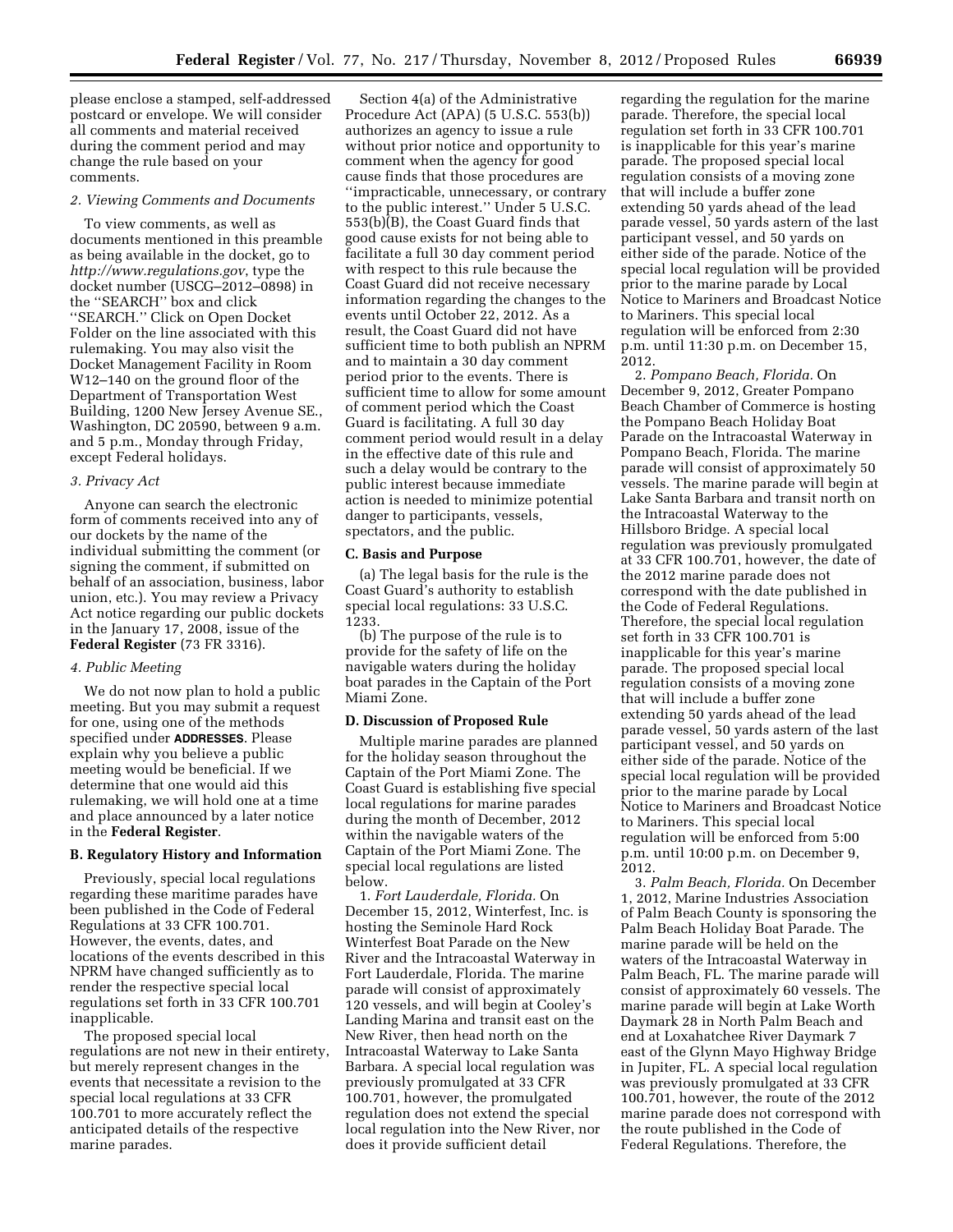special local regulation set forth in 33 CFR 100.701 is inapplicable for this year's marine parade. The proposed special local regulation consists of a moving zone that will include a buffer zone extending 50 yards ahead of the lead parade vessel, 50 yards astern of the last participant vessel, and 50 yards on either side of the parade. Notice of the special local regulation will be provided prior to the marine parade by Local Notice to Mariners and Broadcast Notice to Mariners. The special local regulation will be enforced from 5:30 p.m. until 8:30 p.m. on December 1, 2012.

4. *Boynton Beach, Florida.* On December 7, 2012, Boynton Beach Community Development Agency is sponsoring the Boynton and Delray Holiday Boat Parade. The marine parade will be held on the waters of the Intracoastal Waterway in Boynton Beach, Florida. The marine parade will consist of approximately 40 vessels. The marine parade will begin at Boynton Inlet and continue south until the C–15 Canal. A special local regulation was previously promulgated at 33 CFR 100.701, however, the date of the 2012 marine parade does not correspond with the date published in the Code of Federal Regulations. Therefore, the special local regulation set forth in 33 CFR 100.701 is inapplicable for this year's marine parade. The proposed special local regulation consists of a moving zone that will include a buffer zone extending 50 yards ahead of the lead parade vessel, 50 yards astern of the last participant vessel, and 50 yards on either side of the parade. Notice of the special local regulation will be provided prior to the marine parade by Local Notice to Mariners and Broadcast Notice to Mariners. The special local regulation will be enforced from 6:00 p.m. until 8:00 p.m. on December 7, 2012.

5. *Miami, Florida.* On December 15, 2012, Miami Outboard Club is sponsoring the Miami Outboard Holiday Boat Parade. The marine parade will be held on the waters of Biscayne Bay, Miami, Florida and the Intracoastal Waterway. The marine parade will consist of approximately 70 vessels. The marine parade will begin at the Miami Outboard Club on Watson Island, head west around Palm Island and Hibiscus Island, head east between Di Lido Island, south through Meloy Channel, west through Government Cut to Bicentennial Park, south to the Dodge Island Bridge, south in the Intracoastal Waterway to Claughton Island, circling back to the north in the Intracoastal Waterway to end at the Miami Outboard Club. A special local regulation was

previously promulgated at 33 CFR 100.701, however, the date of the 2012 marine parade does not correspond with the date published in the Code of Federal Regulations. Therefore, the special local regulation set forth in 33 CFR 100.701 is inapplicable for the 2012 marine parade. The proposed special local regulation consists of a moving zone that will include a buffer zone extending 50 yards ahead of the lead parade vessel, 50 yards astern of the last participant vessel, and 50 yards on either side of the parade. Notice of the special local regulation will be provided prior to the marine parade by Local Notice to Mariners and Broadcast Notice to Mariners. The special local regulation will be enforced from 7:00 p.m. until 11:00 p.m. on December 15, 2012.

Persons and vessels will be prohibited from entering, transiting through, anchoring, or remaining within the five aforementioned moving zones unless authorized by the Captain of the Port Miami or a designated representative. Persons and vessels desiring to enter, transit through, anchor in, or remain within any of the moving zones may contact the Captain of the Port Miami by telephone at 305–535–4472, or a designated representative via VHF radio on channel 16, to request authorization. If authorization to enter, transit through, anchor in, or remain within any of the moving zones is granted by the Captain of the Port Miami or a designated representative, all persons and vessels receiving such authorization must comply with the instructions of the Captain of the Port Miami or a designated representative.

#### **E. Regulatory Analyses**

We developed this proposed rule after considering numerous statutes and executive orders related to rulemaking. Below we summarize our analyses based on a number of these statutes or executive orders.

### *1. Regulatory Planning and Review*

This proposed rule is not a significant regulatory action under section 3(f) of Executive Order 12866, Regulatory Planning and Review, as supplemented by Executive Order 13563, Improving Regulation and Regulatory Review, and does not require an assessment of potential costs and benefits under section 6(a)(3) of Executive Order 12866 or under section 1 of Executive Order 13563. The Office of Management and Budget has not reviewed it under those Orders. The economic impact of this proposed rule is not significant for the following reasons: (1) No single special local regulation will be enforced in excess of 9 hours, and all five

enforcement periods combined will not exceed 23 hours; (2) non-participant persons and vessels may enter, transit through, anchor in, or remain within the regulated areas during their respective enforcement periods if authorized by the Captain of the Port Miami or a designated representative; (3) nonparticipant persons and vessels not able to enter, transit through, anchor in, or remain within the regulated areas without authorization from the Captain of the Port Miami or a designated representative may operate in the surrounding areas during the respective enforcement periods; (4) the moving zones will travel with the marine parades, allowing the enforcement areas to resume normal traffic patterns in a timely manner; and (5) the Coast Guard will provide advance notification of the special local regulations to the local maritime community by Local Notice to Mariners and Broadcast Notice to Mariners.

#### *2. Impact on Small Entities*

Under the Regulatory Flexibility Act (5 U.S.C. 601–612), we have considered the impact of this proposed rule on small entities. The Coast Guard certifies under 5 U.S.C. 605(b) that this proposed rule will not have a significant economic impact on a substantial number of small entities. This rule may affect the following entities, some of which may be small entities: the owners or operators of vessels intending to enter, transit through, anchor in, or remain within any of the special local regulations during the respective enforcement period. For the reasons discussed in the Regulatory Planning and Review section above, this rule will not have a significant economic impact on a substantial number of small entities.

If you think that your business, organization, or governmental jurisdiction qualifies as a small entity and that this rule would have a significant economic impact on it, please submit a comment (see **ADDRESSES**) explaining why you think it qualifies and how and to what degree this rule would economically affect it.

### *3. Assistance for Small Entities*

Under section 213(a) of the Small Business Regulatory Enforcement Fairness Act of 1996 (Pub. L. 104–121), we want to assist small entities in understanding this proposed rule. If the rule would affect your small business, organization, or governmental jurisdiction and you have questions concerning its provisions or options for compliance, please contact the person listed in the **FOR FURTHER INFORMATION**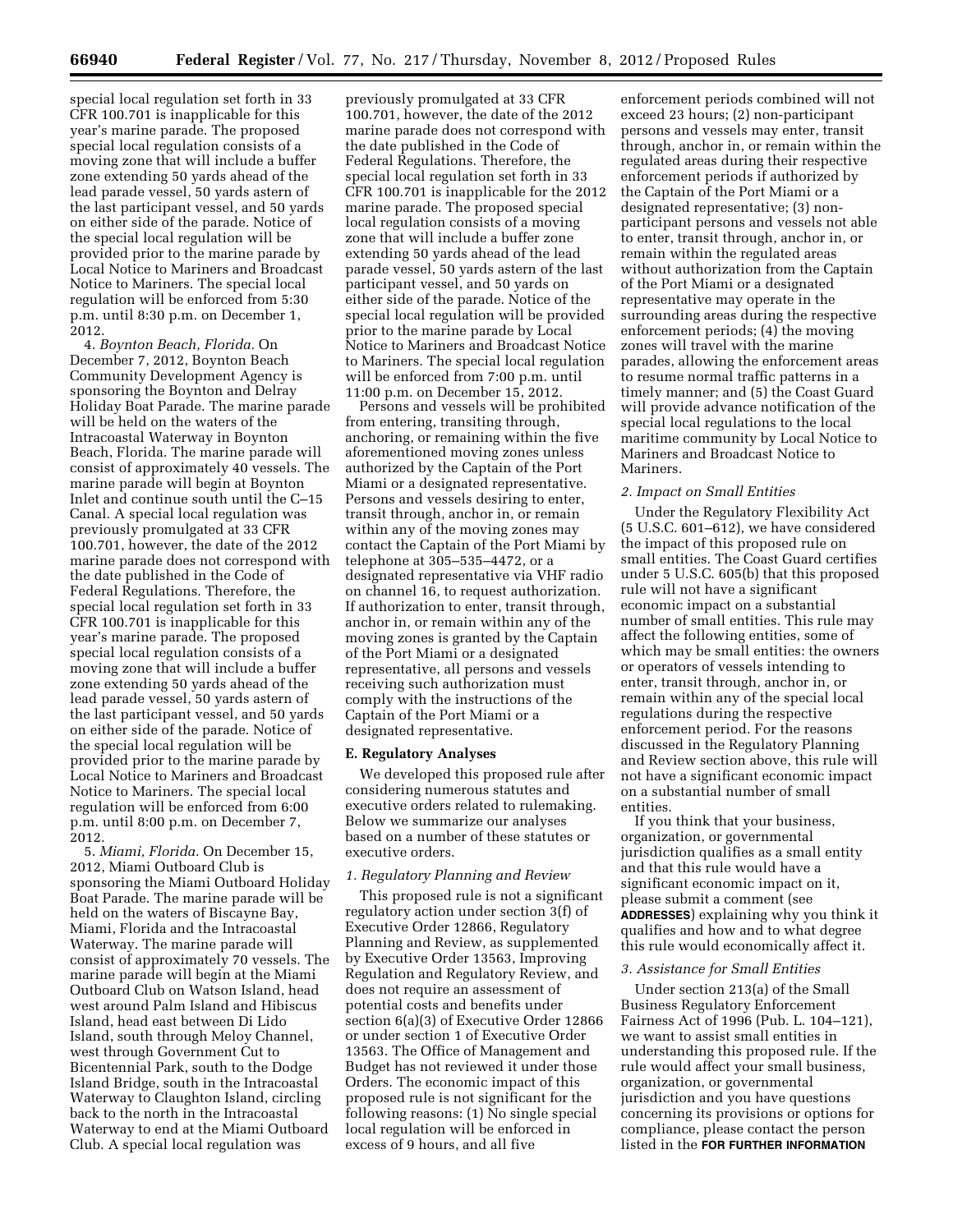**CONTACT**, above. The Coast Guard will not retaliate against small entities that question or complain about this proposed rule or any policy or action of the Coast Guard.

### *4. Collection of Information*

This proposed rule will not call for a new collection of information under the Paperwork Reduction Act of 1995 (44 U.S.C. 3501–3520.).

### *5. Federalism*

A rule has implications for federalism under Executive Order 13132, Federalism, if it has a substantial direct effect on the States, on the relationship between the national government and the States, or on the distribution of power and responsibilities among the various levels of government. We have analyzed this proposed rule under that Order and determined that this rule does not have implications for federalism.

#### *6. Protest Activities*

The Coast Guard respects the First Amendment rights of protesters. Protesters are asked to contact the person listed in the **FOR FURTHER INFORMATION CONTACT** section to coordinate protest activities so that your message can be received without jeopardizing the safety or security of people, places or vessels.

### *7. Unfunded Mandates Reform Act*

The Unfunded Mandates Reform Act of 1995 (2 U.S.C. 1531–1538) requires Federal agencies to assess the effects of their discretionary regulatory actions. In particular, the Act addresses actions that may result in the expenditure by a State, local, or tribal government, in the aggregate, or by the private sector of \$100,000,000 (adjusted for inflation) or more in any one year. Though this proposed rule would not result in such an expenditure, we do discuss the effects of this rule elsewhere in this preamble.

## *8. Taking of Private Property*

This proposed rule would not cause a taking of private property or otherwise have taking implications under Executive Order 12630, Governmental Actions and Interference with Constitutionally Protected Property Rights.

# *9. Civil Justice Reform*

This proposed rule meets applicable standards in sections 3(a) and 3(b)(2) of Executive Order 12988, Civil Justice Reform, to minimize litigation, eliminate ambiguity, and reduce burden.

### *10. Protection of Children from Environmental Health Risks*

We have analyzed this proposed rule under Executive Order 13045, Protection of Children from Environmental Health Risks and Safety Risks. This rule is not an economically significant rule and would not create an environmental risk to health or risk to safety that might disproportionately affect children.

# *11. Indian Tribal Governments*

This proposed rule does not have tribal implications under Executive Order 13175, Consultation and Coordination with Indian Tribal Governments, because it would not have a substantial direct effect on one or more Indian tribes, on the relationship between the Federal Government and Indian tribes, or on the distribution of power and responsibilities between the Federal Government and Indian tribes.

### *12. Energy Effects*

This proposed rule is not a ''significant energy action'' under Executive Order 13211, Actions Concerning Regulations That Significantly Affect Energy Supply, Distribution, or Use.

### *13. Technical Standards*

This proposed rule does not use technical standards. Therefore, we did not consider the use of voluntary consensus standards.

#### *14. Environment*

We have analyzed this proposed rule under Department of Homeland Security Management Directive 023–01 and Commandant Instruction M16475.lD, which guide the Coast Guard in complying with the National Environmental Policy Act of 1969 (NEPA) (42 U.S.C. 4321–4370f), and have made a preliminary determination that this action is one of a category of actions that do not individually or cumulatively have a significant effect on the human environment. This proposed rule involves special local regulations issued in conjunction with marine parades. This rule is categorically excluded from further review under paragraph 34(h) and 35(b) of Figure 2– 1 of the Commandant Instruction. Preliminary environmental analysis checklists supporting this determination are available in the docket where indicated under **ADDRESSES**. We seek any comments or information that may lead to the discovery of a significant environmental impact from this proposed rule.

### **List of Subjects in 33 CFR Part 100**

Marine safety, Navigation (water), Reporting and recordkeeping requirements, Waterways.

For the reasons discussed in the preamble, the Coast Guard amends 33 CFR part 100 as follows:

# **PART 100—SAFETY OF LIFE ON NAVIGABLE WATERS**

1. The authority citation for part 100 continues to read as follows:

**Authority:** 33 U.S.C. 1233.

2. Add a temporary § 100.35T07–0898 to read as follows:

### **§ 100.35T07–0898 Special Local Regulations; 2012 Holiday Boat Parades, Captain of the Port Miami Zone; FL.**

(a) *Regulated Areas.* The following moving zones are regulated areas, with the specified enforcement period for each zone. The identities of the lead parade vessel and the last participating vessel will be provided prior to the marine parade by Broadcast Notice to Mariners.

*(1) Fort Lauderdale, Florida.* All waters within a moving zone that will begin at Cooley's Landing Marina and end at Lake Santa Barbara, which will include a buffer zone extending 50 yards ahead of the lead parade vessel and 50 yards astern of the last participating vessel and 50 yards on either side of the parade. This special local regulation will be enforced from 2:30 p.m. until 11:30 p.m. on December 15, 2012.

*(2) Pompano Beach, Florida.* All waters within a moving zone that will begin at Lake Santa Barbara and head north on the Intracoastal Waterway to end at the Hillsboro Bridge, which will include a buffer zone extending 50 yards ahead of the lead parade vessel and 50 yards astern of the last participating vessel and 50 yards on either side of the parade. This special local regulation will be enforced from 5:00 p.m. until 10:00 p.m. on December 9, 2012.

*(3) Palm Beach, Florida.* All waters within a moving zone that will begin at Lake Worth Daymark 28 in North Palm Beach and end at Loxahatchee River Daymark 7 east of the Glynn Mayo Highway Bridge in Jupiter, FL, which will include a buffer zone extending 50 yards ahead of the lead parade vessel and 50 yards astern of the last participating vessel and 50 yards on either side of the parade. The special local regulation will be enforced from 5:30 p.m. until 8:30 p.m. on December 1, 2012.

*(4) Boynton Beach, Florida.* All waters within a moving zone that will begin at